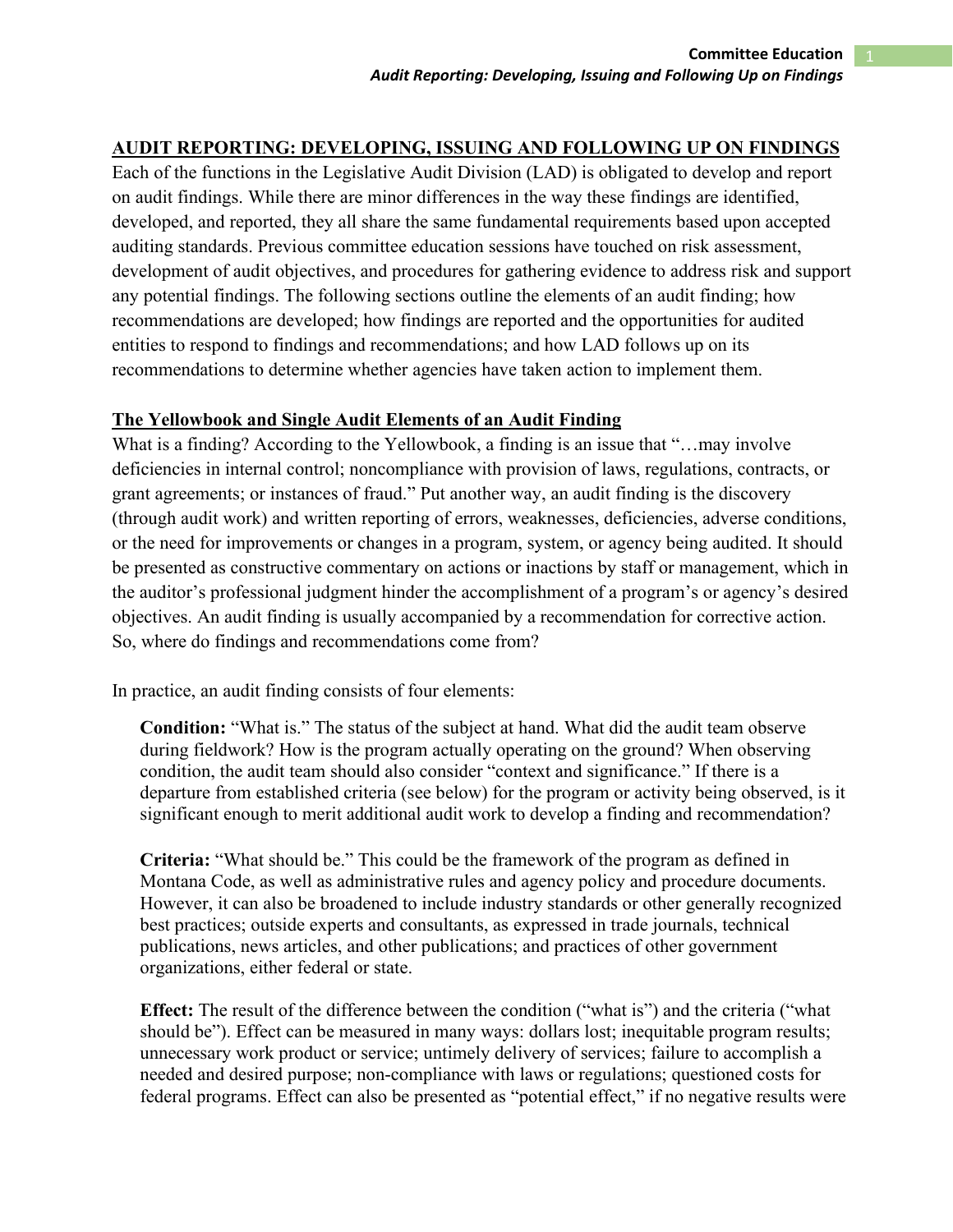observed due to the gap between criteria and condition, but auditors identify the potential for negative outcomes.

**Cause:** The reason the condition occurred and the basis for making the recommendation. Recommendations address the cause, and a poorly developed cause will result in a weaker recommendation. Generally, cause should be related to the functions of the management system. These could include inappropriate agency policy, lack of resources, failure to adequately review an activity's performance and results, lack of personnel training, or failure to seek change or otherwise react to an external change or cause.

Federal findings included in the Single Audit report contain additional elements:

**Identification of Federal Program:** This includes the name of the federal agency or passthrough entity, the program's title and Assistance Listing Number, and the federal award identification (grant award number) and year.

**Questioned Costs:** Identification of know or likely questioned costs and how they were computed.

**Context:** Information to provide perspective on the prevalence and consequences of the audit finding.

**Identification as a Repeat Finding:** This includes whether the finding occurred in the preceding audit and the associated audit finding numbers.

A recommendation should be directly related to cause and should be developed with a goal of accomplishing purposeful change.

# **A Finding in Practice**

When developing an audit finding and recommendation, the audit team fills out an Audit Point Sheet, an internal document spelling out each of the elements of the finding and providing links to the work papers that provide the supporting evidence for each element. This allows supervisors, managers, and division leadership to more easily confirm that all of the elements of a finding are present and merit a formal recommendation.

The table on page 3 spells out an example of a recent finding, as constructed in an Audit Point Sheet from the most recent Information Systems audit of Montana Lottery Security.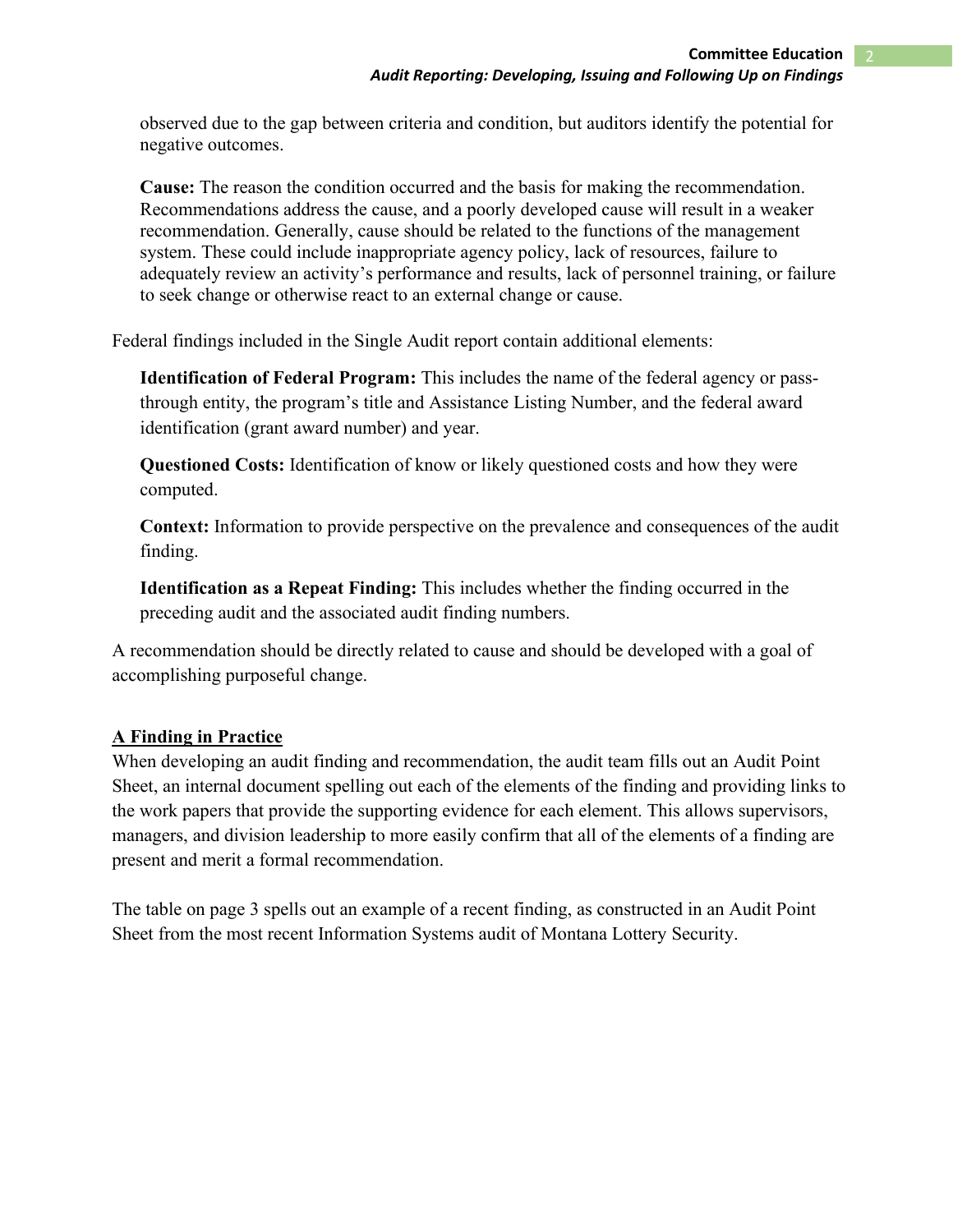| Audit Point Sheet Elements of a Finding<br><b>Lottery Security Report Example</b> |                                                                                        |  |
|-----------------------------------------------------------------------------------|----------------------------------------------------------------------------------------|--|
| Condition                                                                         | Lottery's business continuity plan is incomplete. Details for essential functions and  |  |
|                                                                                   | the processes and associated requirements for restoration are not defined. Important   |  |
|                                                                                   | signatures, contact information, and dates are missing or are incorrect.               |  |
| Context and                                                                       | A business continuity plan outlines the potential impact of disruptive situations to   |  |
| Significance                                                                      | business operations and how to recover affected business operations. It creates        |  |
|                                                                                   | policies that respond to various situations to ensure a business will recover quickly  |  |
|                                                                                   | after a crisis. The main goal of the plan is to protect people, property, and assets.  |  |
| Criteria                                                                          | According to the Montana Operations Manual, contingency plans are to be reviewed       |  |
|                                                                                   | annually and revised to address changes not reflected in the plan. The plan is to      |  |
|                                                                                   | include and outline clear definitions of essential functions and the processes to      |  |
|                                                                                   | recover those essential functions within an acceptable recovery timeframe.             |  |
| Effect                                                                            | A plan that isn't managed may not be up to date and reflect recent changes to          |  |
|                                                                                   | operations, which could lead to: Potential loss of revenue to the state. Inability to  |  |
|                                                                                   | procure materials or systems to restore essential functions. Inability to restore      |  |
|                                                                                   | essential functions within objective recovery time, if at all.                         |  |
| Cause                                                                             | Lottery does not manage its contingency plan and instead relies on Department of       |  |
|                                                                                   | Administration to request updates to the plan. Lottery isn't clear on its              |  |
|                                                                                   | responsibilities regarding the DOA continuity program, and its business continuity     |  |
|                                                                                   | plan was constructed using only minimal guidance from DOA. Lottery doesn't have        |  |
|                                                                                   | protocols in place to dictate when and how the plan is reviewed and updated.           |  |
| Recommendation                                                                    | Lottery should define protocols for managing its continuity plan, including review     |  |
|                                                                                   | and maintenance so the plan is current and complete, including: required dates,        |  |
|                                                                                   | signatures, and contact information for all continuity personnel; clear definitions of |  |
|                                                                                   | essential functions, processes, and recovery times; and an inventory of critical       |  |
|                                                                                   | information systems and assets required to restore each essential function, including  |  |
|                                                                                   | how information systems are backed up, stored, and preserved.                          |  |

# **Agency Response**

Audit standards require that a written response from the agency being audited is included in the final audit report, and this response is considered part of the report. The Yellowbook says: "Auditors should obtain and report the views of responsible officials of the audited entity concerning the findings, conclusions, and recommendations in the audit report, as well as any planned corrective actions." In practice, the "responsible officials" are most often agency directors, and they are the people expected to sign the written response.

Historically the Legislative Audit Committee has had certain expectations of agencies when responding to audit recommendations, and the Montana Operations Manual provides guidance to agencies when responding to audit reports.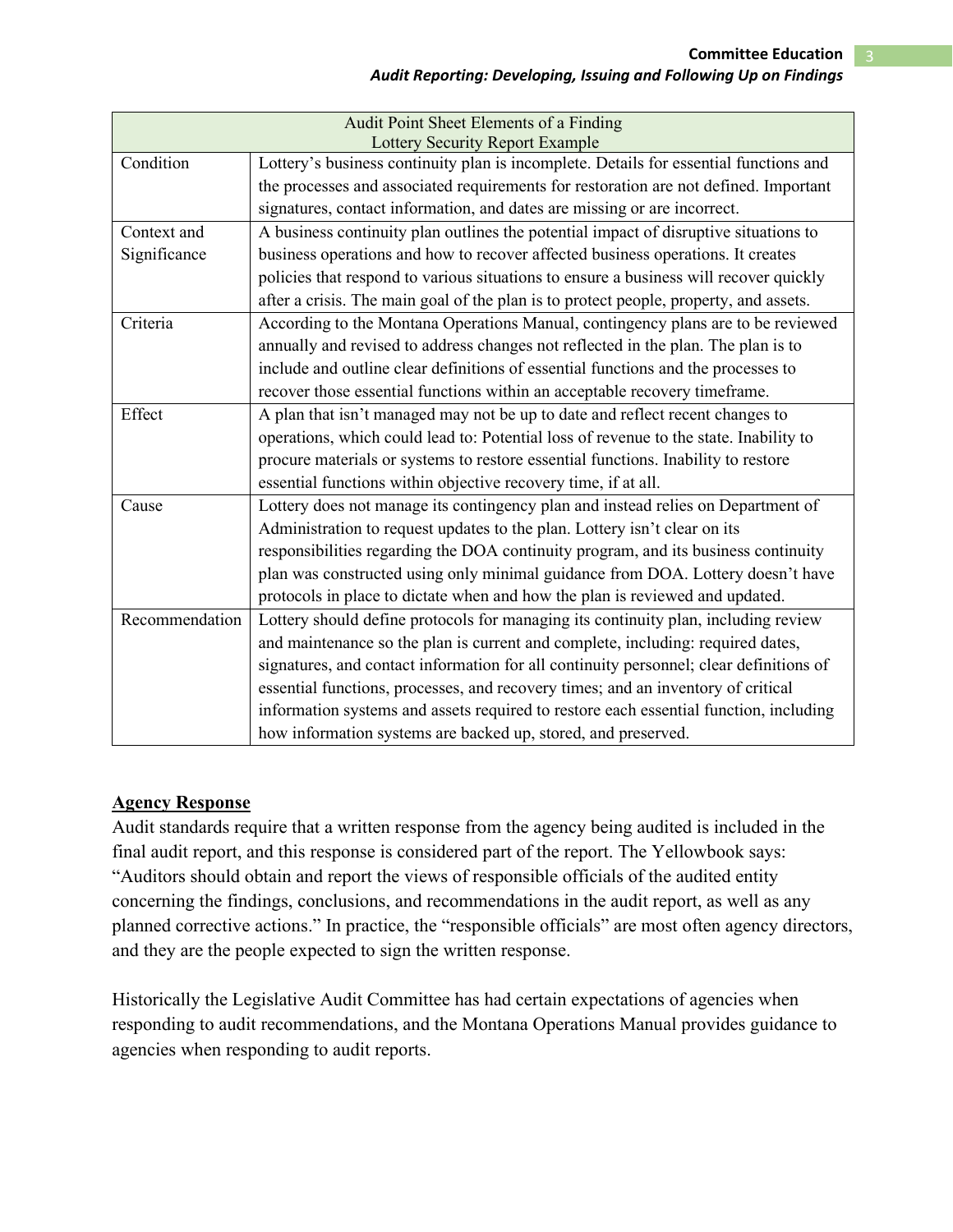Upon receipt of an audit report, the respective agency should provide a written response to each recommendation directed to it in the report. In addition to the recommendation responses, the agency should also include a concise Corrective Action Plan (CAP), including implementation dates for each recommendation with which the agency concurs, partially concurs, or conditionally concurs (see response definitions below). Due to the complexity of some audit recommendations, combined with the short turnaround time that may be required for some agency responses, the CAP and implementation date provided in response to the audit report are considered preliminary.

Agencies have several options for indicating their level of concurrence with audit recommendations:

| <b>Agency Concurrence Levels</b> |                                                                                      |  |
|----------------------------------|--------------------------------------------------------------------------------------|--|
| Concur                           | Agency management agrees with the substance of the recommendation and will           |  |
|                                  | implement the recommendation.                                                        |  |
| Partially concur                 | Agency management agrees with the substance of a portion of the recommendation       |  |
|                                  | and will implement that portion of the recommendation. Agency management             |  |
|                                  | should document the specific reasons for the portion of the recommendation agency    |  |
|                                  | management does not concur with and will not implement.                              |  |
| Conditionally                    | Agency management agrees with the substance of the recommendation but doesn't        |  |
| concur                           | believe it can implement the recommendation, whether in part or in its entirety,     |  |
|                                  | because of insufficient resources, unalterable time constraints, or other documented |  |
|                                  | justification.                                                                       |  |
| Do not concur                    | Agency management may or may not agree with the audit findings but does not          |  |
|                                  | agree with the legislative audit recommendation and will not implement that          |  |
|                                  | recommendation for specific, documented reasons.                                     |  |

Federal findings included in the Single Audit report also report views of responsible officials. For these findings, the auditor obtains and reports the responsible official views regarding findings, conclusions, and recommendations, including planned corrective action.

### **Report Distribution and the Role of the Audit Committee Hearing in the Report Process**

According to the Yellowbook, an audit organization in a government entity, like LAD, should distribute audit reports to those charged with governance, to the appropriate audited entity officials, and to the appropriate oversight bodies or organizations requiring or arranging for audits. As appropriate, reports should also be provided to other officials who have legal oversight authority or who may be responsible for acting on audit findings and recommendations.

As required by state law, the audit division provides a copy of each audit report to all members of the audit committee, the audited agency, Legislative Services Division, and Department of Administration. As a matter of practice LAD also provides a copy of every report to the Legislative Fiscal Division; the Governor's Office of Budget and Program Planning; and the State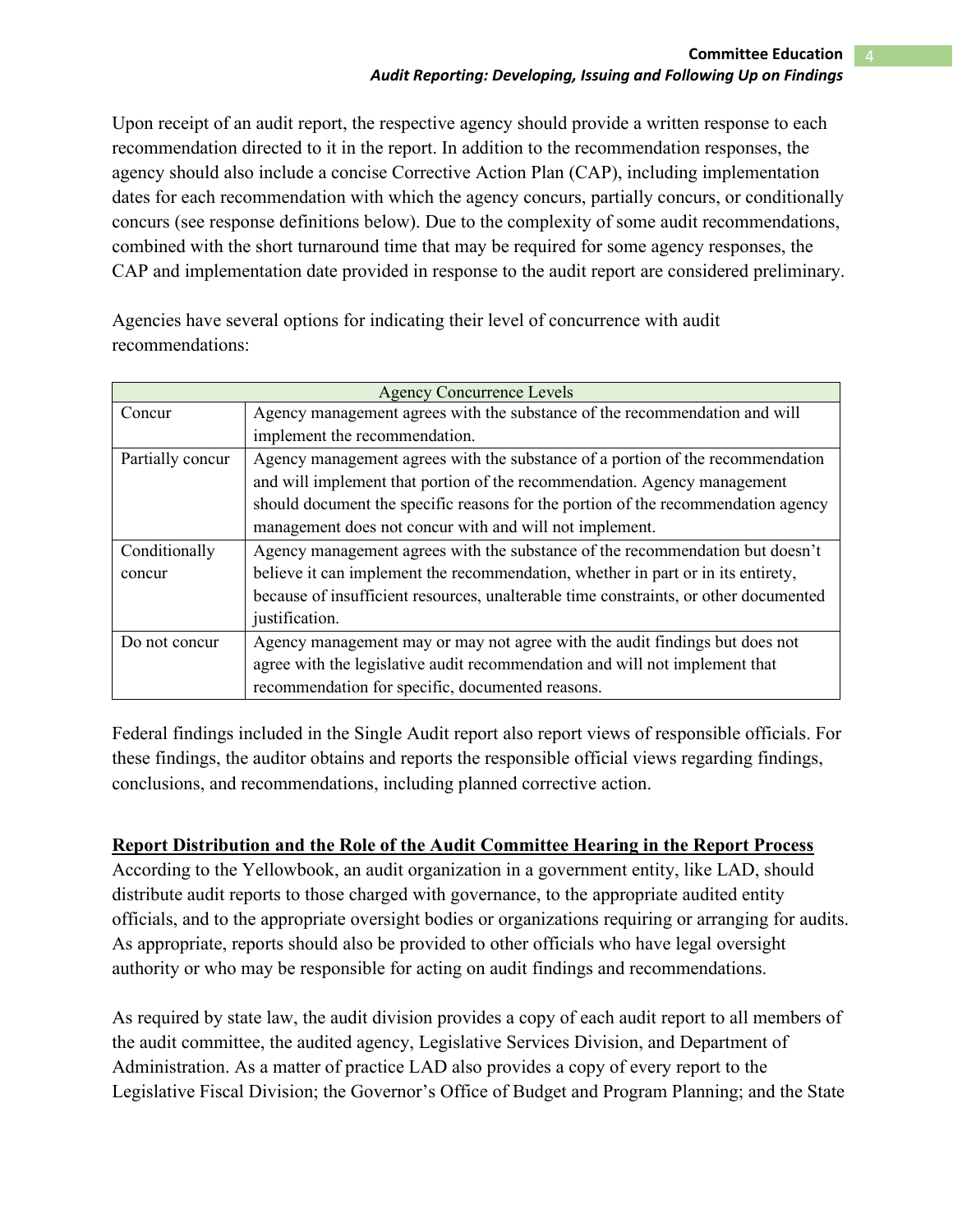Library. After each meeting of the audit committee, a memo is sent to all legislators summarizing the contents of each audit heard by the committee at the meeting.

In Montana, the Legislative Audit Committee's noticed hearing is an integral part of the report process, and the audit division does not consider a report to be complete until a public hearing is held. In addition to a public report presentation by the audit team, this hearing consists of a response from the agency, questions from the audit committee to both the audit team and the agency, and an opportunity for the public to comment on the contents of the report. The audit committee strongly prefers that the director of the audited agency appear at the committee meeting to speak to the agency's response to the audit and to field questions from the committee.

## **Follow-Up Procedures**

The audit process doesn't end with a report to the Audit Committee. For audits of all types, followup work is typically completed within 12 to 24 months to assess the implementation status of recommendations, and to measure the impact of that implementation on program operations or reporting.

For performance and information systems audits, separate follow-up work is scheduled and completed, typically 12-18 months after a report is presented to the audit committee. A letter is sent to the agency, requesting information on the implementation status of the recommendations. Based upon the agency response, a follow-up audit plan is developed, to include any additional work needed at the agency to measure the agency's progress in implementing recommendations. Follow-up memos are prepared and presented to the audit committee, but the audited agency is not required to attend follow-up presentations.

For financial compliance audits, follow-up work is completed during the next regularly scheduled financial audit of an agency. The audited agency will be at the meeting as the audit follow-up work is discussed in conjunction with the current audit report of the agency.

| <b>Implementation Status Descriptions</b> |                                                                             |  |
|-------------------------------------------|-----------------------------------------------------------------------------|--|
| Implemented                               | The agency has implemented the recommendation.                              |  |
| <b>Being Implemented</b>                  | The agency started, but has not completed, implementing the recommendation. |  |
| <b>Partially</b>                          | The agency implemented a portion of the recommendation, but has not acted,  |  |
| <b>Implemented</b>                        | or does not intend to fully implement the recommendation.                   |  |
| <b>Not Implemented</b>                    | The agency decided not to implement the recommendation or has not acted to  |  |
|                                           | implement the recommendation.                                               |  |

Implementation status is judged to fit one of the following descriptions:

The audit committee may, at its discretion, request additional follow-up work on recommendations not fully implemented, and may request that the audited agency attend a future committee meeting to discuss implementation status.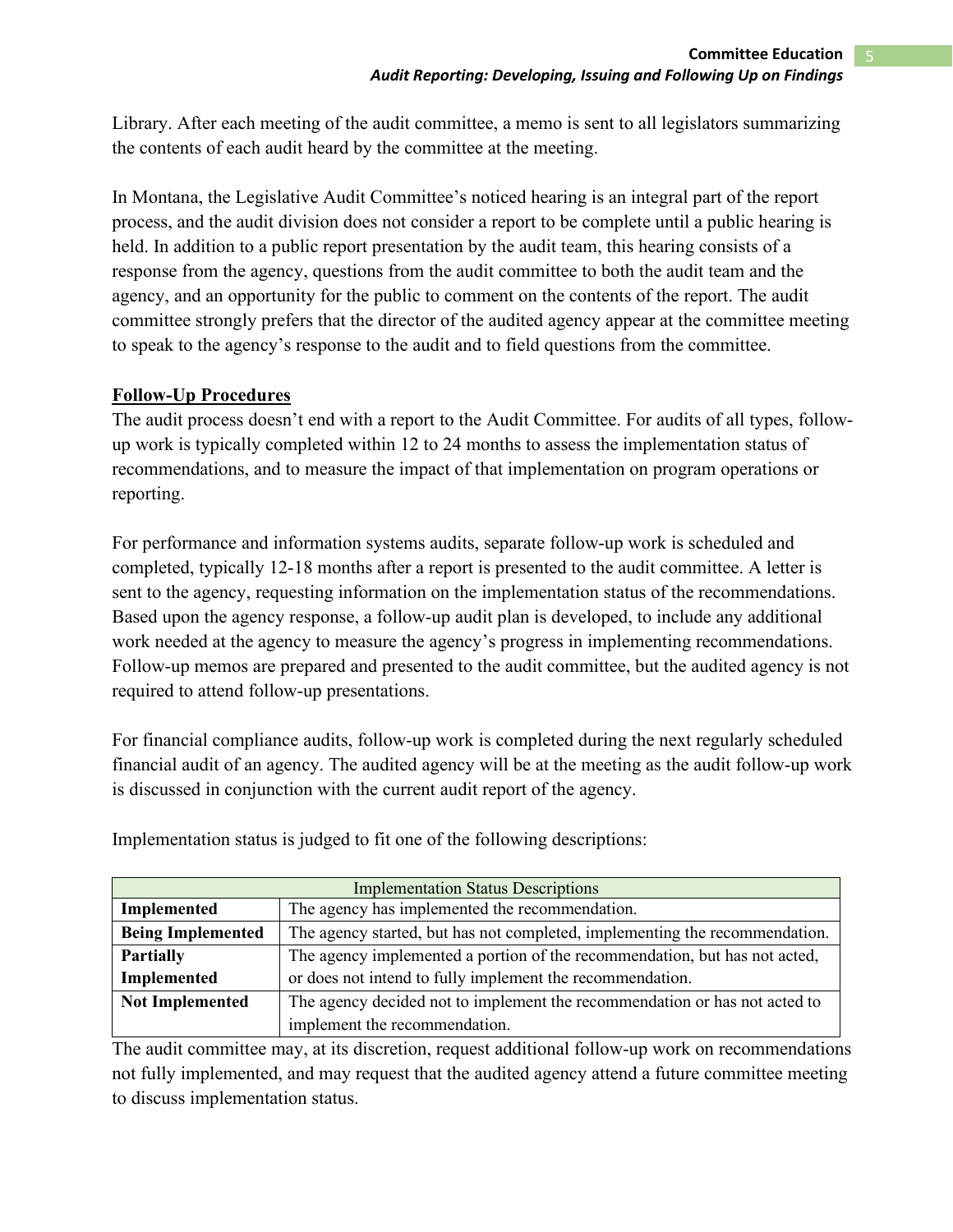### **ADDITIONAL REPORTING STANDARDS SPECIFIC TO FINANCIAL AUDITS**

Reporting standards for financial audits are primarily established through the auditing standards issued by the American Institute of Certified Public Accountants (AICPA). The AICPA Professional Standards align with the Yellowbook. The auditor's primary responsibility is to report on whether the financial schedules/statements, including notes thereto, are presented fairly in accordance with the applicable financial reporting framework.

The auditor must consider the potential impact identified misstatements have on the user's anticipated reliance on the financial information in determining the opinion to render. The primary user audience for our auditor's reports are outlined in Table 1 of the February 2022 education materials. As required by the AICPA standards, both quantitative and qualitative considerations drive our final decision on the opinion to render. This consideration heavily depends on the specific circumstances of the misstatement and its importance in context of current financial and economic pressures for the state.

When the financial reporting package contains required supplementary information, such as Management's Discussion and Analysis, or supplementary information, such as combining statements, the auditor has additional audit and reporting responsibilities.

Each financial schedule and financial statement audit includes two independent auditor's reports, as summarized in the following sections. For the remainder of the education materials, financial schedules/statements will be referred to as financials, unless a more specific reference is warranted

#### **Independent Auditor's Report**

Auditing standards prescribe the format of the Independent Auditor's Report, more commonly referred to as the audit opinion. The current format is discussed on the next page.

| Introduction                       | . Identifies the financials subjected to audit                                                                                                                                       |
|------------------------------------|--------------------------------------------------------------------------------------------------------------------------------------------------------------------------------------|
| <b>Management's Responsibliity</b> | •Discusses management's responsibility for preparation and<br>fair presentation of the financials                                                                                    |
| <b>Auditor's Responsibility</b>    | ·Discusses objectives, risk assessment, procedures, accounting<br>policies, significant estimates, the opinion, internal control<br>limitations, and conclusion on adequacy of scope |
| <b>Basis for Opinion</b>           | • Provides underlying reason(s) for the auditor's opinion                                                                                                                            |
| Opinion                            | •Expresses the auditor's opinion on the financials                                                                                                                                   |
| <b>Other Reporting</b>             | . Refers to the Yellowbook report and contains the alert<br>regarding the purpose and intended users                                                                                 |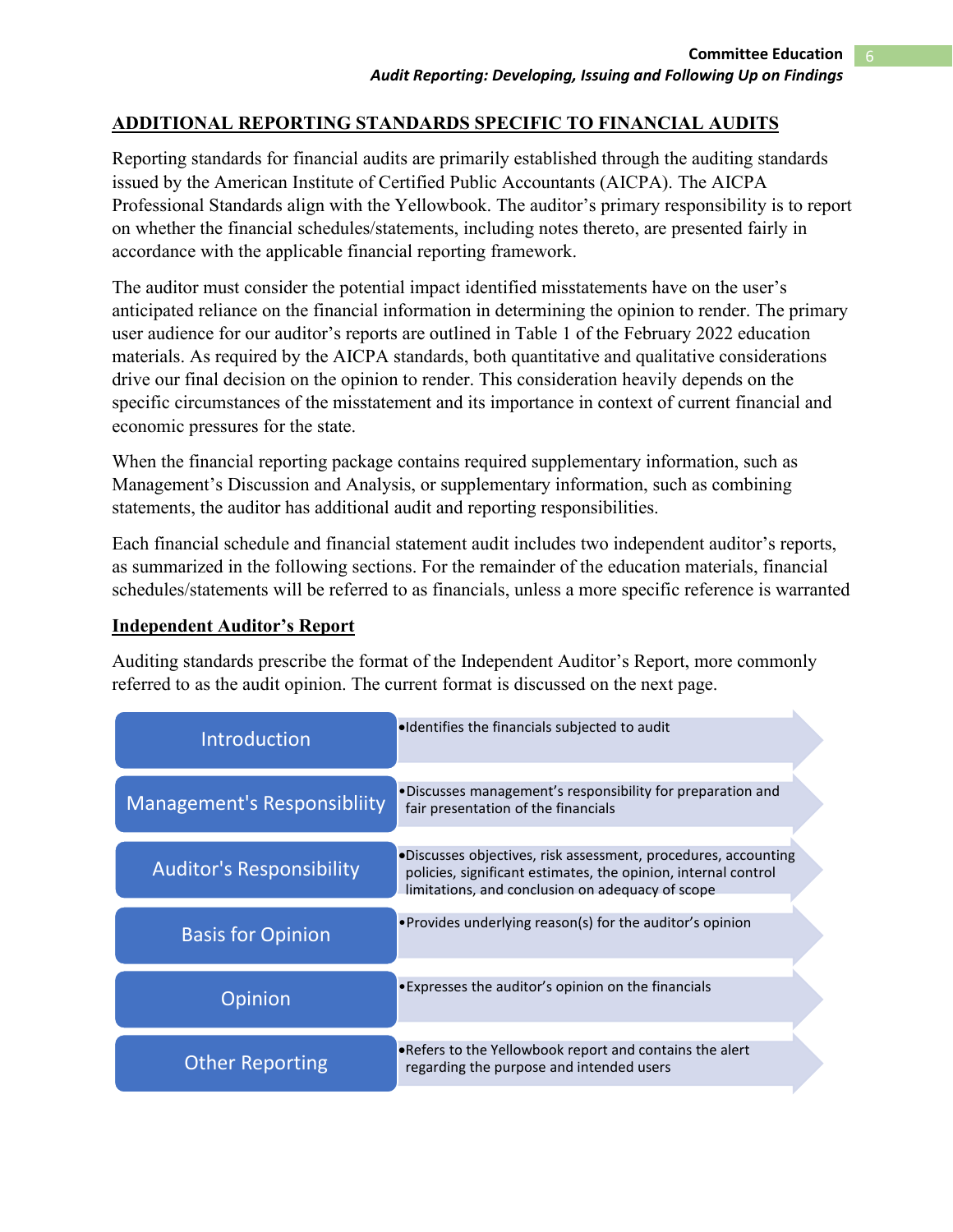New auditing standards effective for the fiscal year 2022 audit cycle will change the organization and wording of the auditor's report.

Based on audit evidence accumulated, the auditor issues an opinion on each opinion unit in the financial reporting package. The concept of opinion units was addressed in the February 2022 education materials. The following table summarizes the types of auditor's opinions and the reader's expected response to that information.

|                   |                                                                       | Reader's          |
|-------------------|-----------------------------------------------------------------------|-------------------|
| Auditor's         |                                                                       | Expected          |
| Opinion           | Description                                                           | Response          |
| <b>Unmodified</b> | The auditor should express an unmodified opinion when the             | Reader can rely   |
|                   | financials present fairly, in all material respects, the results of   | on information    |
|                   | operations, the financial position, changes in fund equity or net     | in the financials |
|                   | position, and changes in cash flow, as applicable and in              | when making       |
|                   | accordance with the specified financial reporting framework           | decisions         |
| <b>Qualified</b>  | The auditor should express a qualified opinion when:                  | Use caution       |
|                   | The auditor, having obtained sufficient appropriate audit<br>a.       | when making       |
|                   | evidence, concludes that misstatements, individually or               | decisions based   |
|                   | in the aggregate, are material but not pervasive to the               | on the financials |
|                   | financials, or                                                        |                   |
|                   | The auditor is unable to obtain sufficient appropriate<br>b.          |                   |
|                   | audit evidence on which to base the opinion, but the                  |                   |
|                   | auditor concludes that the possible effects of undetected             |                   |
|                   | misstatements could be material but not pervasive.                    |                   |
| <b>Adverse</b>    | The auditor should express an adverse opinion when the auditor,       |                   |
|                   | having obtained sufficient appropriate audit evidence,                |                   |
|                   | concludes that misstatements, individually or in the aggregate,       | Do not use the    |
|                   | financials when<br>are both material and pervasive to the financials. |                   |
| <b>Disclaimer</b> | The auditor should disclaim an opinion when the auditor is            | making            |
|                   | unable to obtain sufficient appropriate evidence on which to          | decisions         |
|                   | base the opinion, and the auditor concludes that the possible         |                   |
|                   | effects on the financials of undetected misstatements, if any,        |                   |
|                   | could be both material and pervasive.                                 |                   |

Similar to requirements in the auditing standards for audit planning, the auditor must consider the needs of users of the financials in the reporting process. Specifically, the auditor should evaluate whether the financials provide adequate disclosures to enable the intended users to understand the effect of material transactions and events contained in the financials, including an adequate description of the applicable financial reporting framework.

# **Emphasis of Matter (EOM)**

When used, the EOM paragraph(s) flow immediately after the last auditor's opinion paragraph. Each EOM paragraph draws users' attention to information considered fundamental to the users' understanding of the financials. EOM paragraphs often discuss implementation of new accounting standards or changes in the financial presentation and point the user to the location of the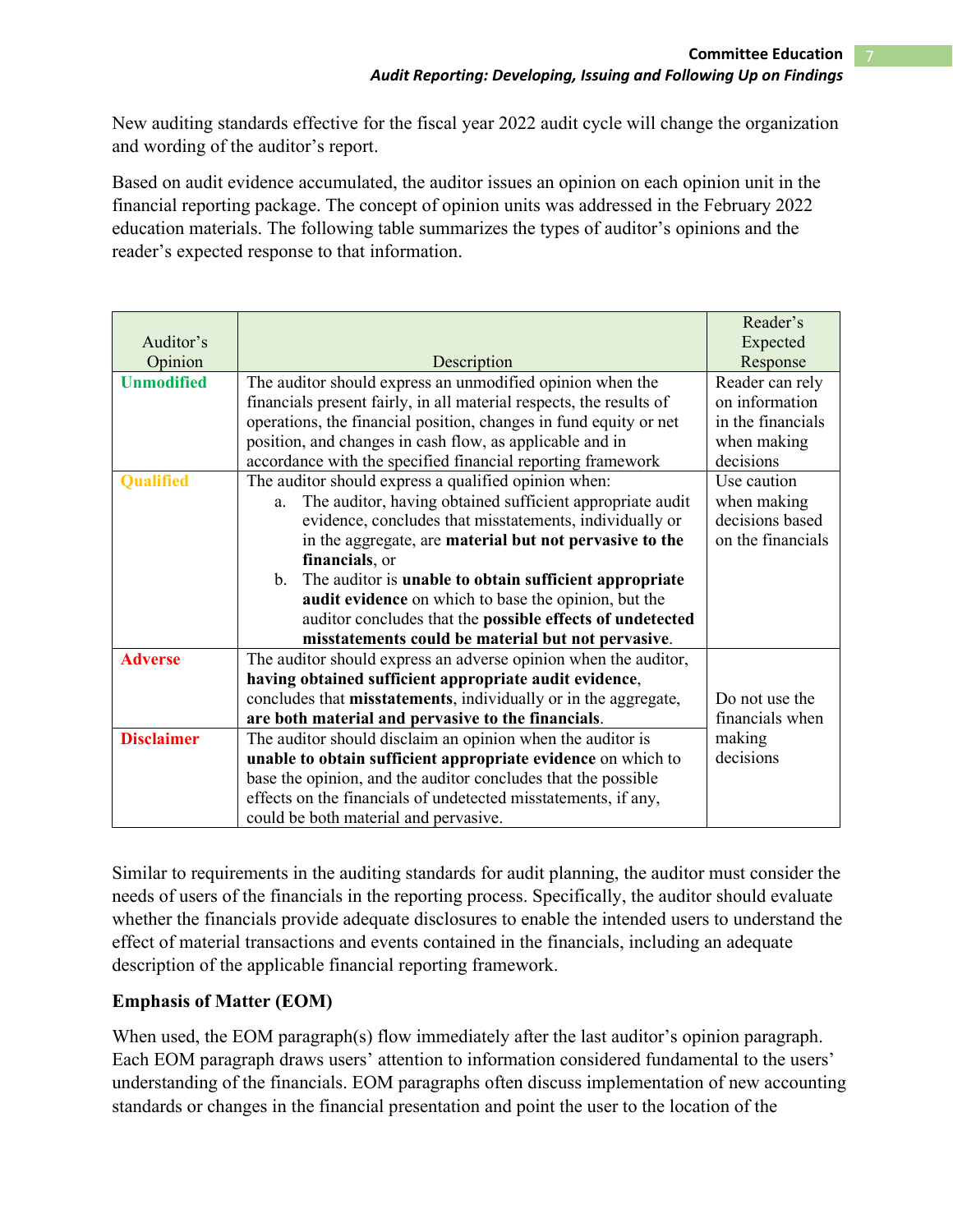information in the financials or disclosures. This provides important context for decision making. EOM paragraphs also specify the impact of the referenced information on the auditor's opinion.

## **Other Matter (OM)**

When used, the OM paragraph(s) flow immediately after the last EOM paragraph or, in instances where EOM paragraphs are not used, the last auditor's opinion paragraph. Each OM paragraph draws the users' attention to information relevant to the users' understanding of the audit, auditor's responsibilities, or the auditor's report. OM paragraphs are rarely used in financial schedule audits but are commonly used in financial statement audits related to the following subject matter.

| Other Matter Paragraph Subject Matter |                                                                                       |  |
|---------------------------------------|---------------------------------------------------------------------------------------|--|
| Required                              | Identifies the RSI, discusses its importance, and outlines the procedures the         |  |
| Supplementary                         | auditor applied to the RSI. When RSI is omitted or is incomplete, or in instances     |  |
| Information (RSI)                     | when the auditor is unable to complete the required procedures over the RSI,          |  |
|                                       | those circumstances would be discussed here.                                          |  |
| Supplementary                         | Specifies the purpose of the SI is for additional analysis and is not a required part |  |
| Information (SI)                      | of the financial statements, discusses management's responsibility for the SI and     |  |
|                                       | that it was derived from and directly relates to the underlying accounting and        |  |
|                                       | other records used to prepare the financial statements, outlines the auditing         |  |
|                                       | procedures applied to the SI, and provides an auditor's opinion as to whether the     |  |
|                                       | SI is fairly stated in relation to the financial statements taken as a whole.         |  |
| Other Information (OI)                | Communicates the auditor's responsibility and procedures performed over other         |  |
|                                       | financial and nonfinancial information that is included in the financial reporting    |  |
|                                       | package.                                                                              |  |

# **Differences Between Financial Schedule and Financial Statement Audits**

# **Adverse Opinions on U.S. Generally Accepted Accounting Principles (GAAP)**

Financial schedule audits are prepared on a regulatory basis financial reporting framework and are intended for general use, meaning they are distributed to parties other than regulatory agencies, either voluntarily or on request. As such, the independent auditor's report for financial schedule audits contains an adverse opinion on GAAP in addition to the auditor's opinion on the entity's financial schedules prepared on the regulatory basis financial reporting framework. In contrast, financial statement audits include only the auditor's opinion paragraphs on the entity's financial statements prepared in accordance with GAAP. The AICPA considers the adverse opinion necessary to properly notify the readers of the financial schedules of the use different financial reporting framework and avoid misunderstanding of associated financial information.

### **Other Uses of Independent Auditor's Report**

There are parties external to state government who use or rely on our auditor's reports. Examples of these situations include:

• Inclusion of the auditor's report over the state's Annual Comprehensive Financial Report (ACFR) in the biennial Single Audit report,